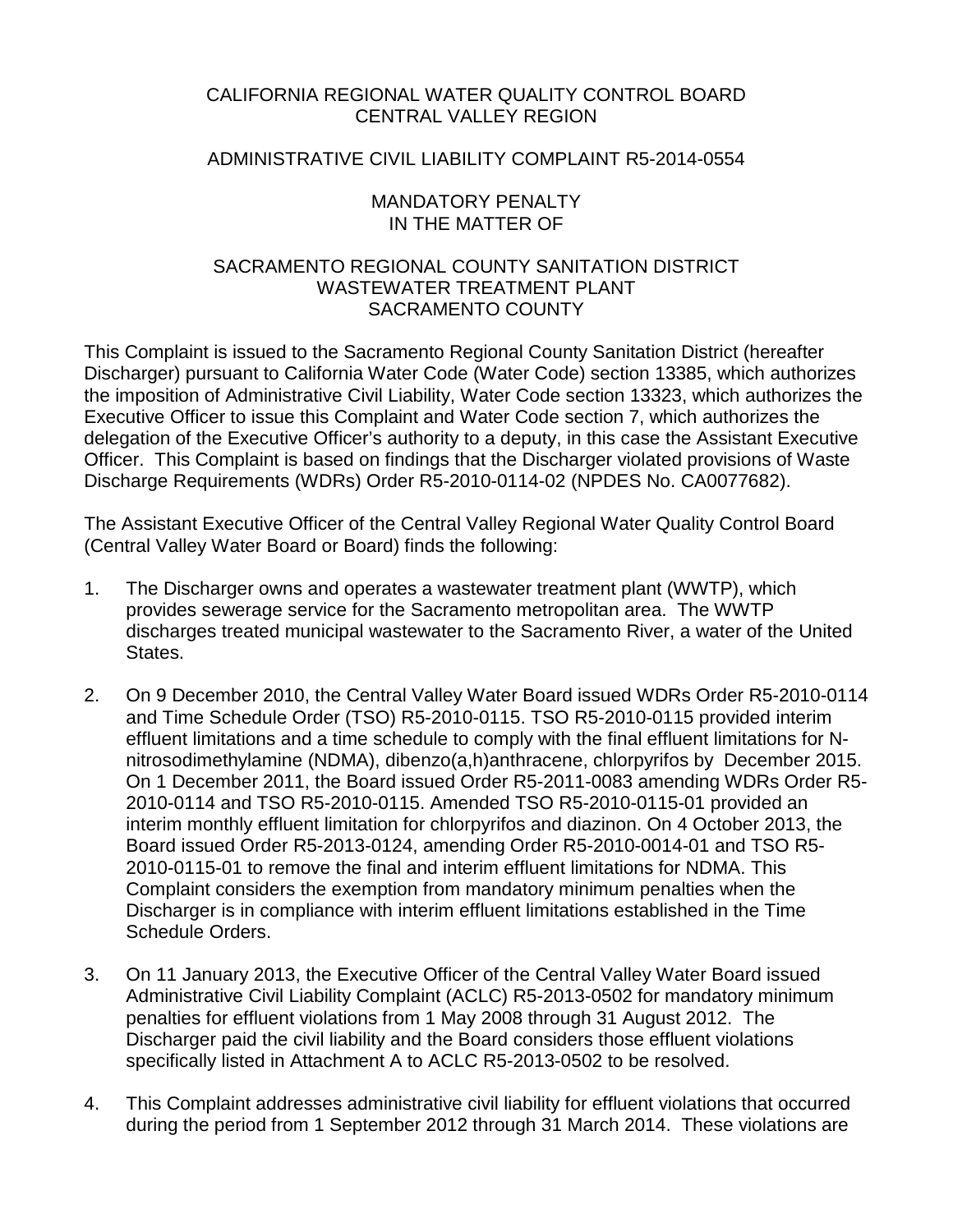specifically identified in Attachment A to this Complaint as subject to mandatory minimum penalties. Attachment A to this Complaint is attached hereto and incorporated herein by this reference.

- 5. On 6 June 2014, Central Valley Water Board staff issued the Discharger a Notice of Violation and draft Record of Violations for effluent limitation violations from 1 September 2012 through 31 March 2014. On 20 19 June 2014, the Discharger responded and agreed with the violations.
- 6. Water Code section 13385(h) and (i) require assessment of mandatory penalties and state, in part, the following:

Water Code section 13385(h)(1) states:

Notwithstanding any other provision of this division, and except as provided in subdivisions  $(i)$ ,  $(k)$ , and  $(l)$ , a mandatory minimum penalty of three thousand dollars (\$3,000) shall be assessed for each serious violation.

Water Code section 13385 (h)(2) states:

For the purposes of this section, a "serious violation" means any waste discharge that violates the effluent limitations contained in the applicable waste discharge requirements for a Group II pollutant, as specified in Appendix A to Section 123.45 of Title 40 of the Code of Federal Regulations, by 20 percent or more or for a Group I pollutant, as specified in Appendix A to Section 123.45 of Title 40 of the Code of Federal Regulations, by 40 percent or more.

Water Code section 13385 subdivision (i)(1) states, in part:

Notwithstanding any other provision of this division, and except as provided in subdivisions (j), (k), and (l), a mandatory minimum penalty of three thousand dollars (\$3,000) shall be assessed for each violation whenever the person does any of the following four or more times in any period of six consecutive months, except that the requirement to assess the mandatory minimum penalty shall not be applicable to the first three violations:

- A) Violates a waste discharge requirement effluent limitation.
- B) Fails to file a report pursuant to Section 13260.
- C) Files an incomplete report pursuant to Section 13260.
- D) Violates a toxicity effluent limitation contained in the applicable waste discharge requirements where the waste discharge requirements do not contain pollutant-specific effluent limitations for toxic pollutants.
- 7. Water Code section 13323 states, in part:

Any executive officer of a regional board may issue a complaint to any person on whom administrative civil liability may be imposed pursuant to this article. The complaint shall allege the act or failure to act that constitutes a violation of law, the provision authorizing civil liability to be imposed pursuant to this article, and the proposed civil liability.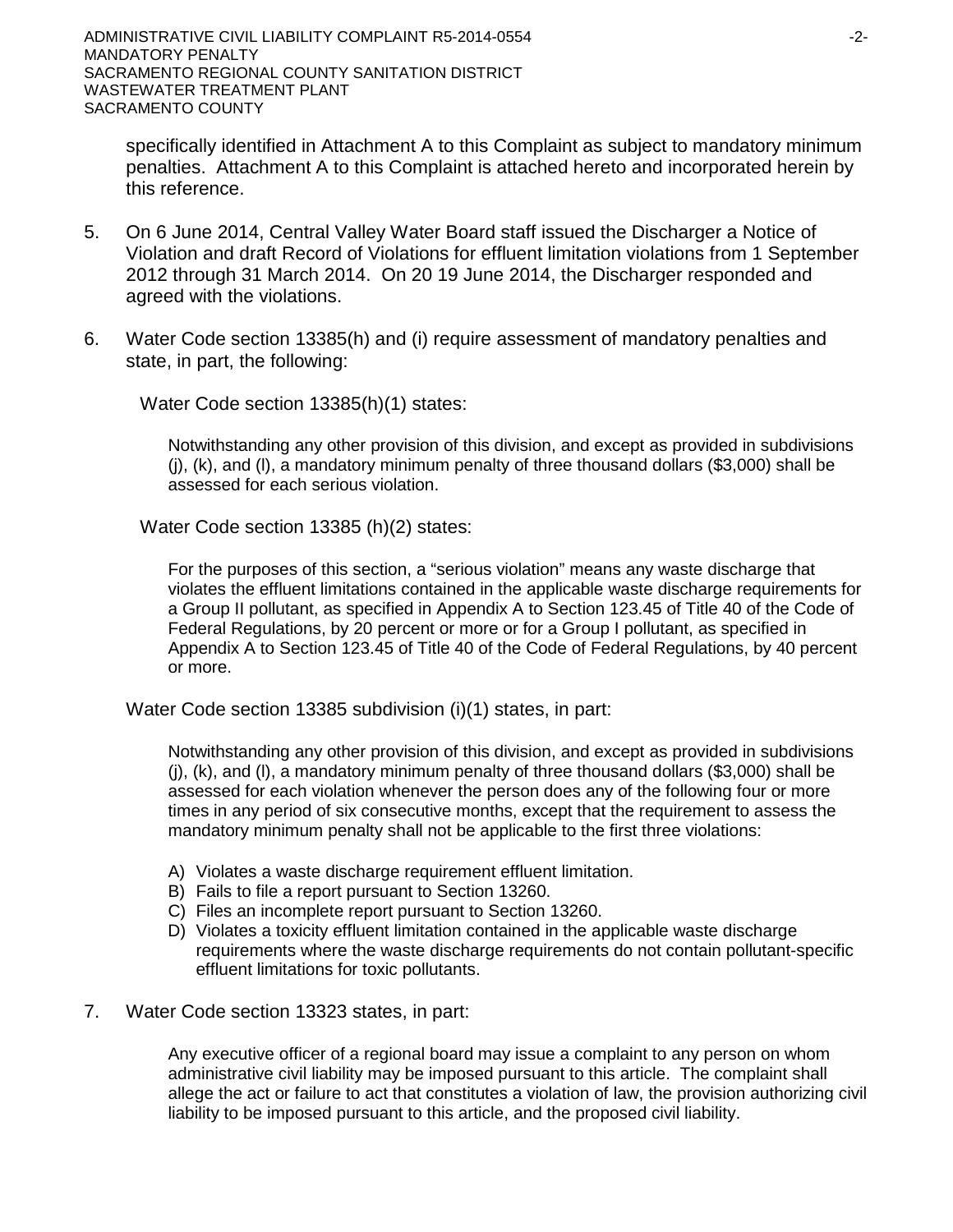- 8. WDRs Order R5-2010-0114-02 Effluent Limitations IV.A.1.e., include, in part, the following effluent limitations:
	- e. Temperature. The maximum temperature of the discharge shall not exceed the natural receiving water temperature at RSWU-001 by more than 20°F from 1 May through 30 September and more than 25°F from 1 October through 30 April.
- 9. WDRs Order R5-2010-0114-02 Interim Effluent Limitations IV.A.2.a., include, in part, the following effluent limitations:
	- a. Effective immediately and ending on 10 May 2021 for ammonia…the Discharger shall maintain compliance with the interim effluent limitations specified in Table 7...

|                  |                                           | <b>Effluent Limitations</b> |                   |  |
|------------------|-------------------------------------------|-----------------------------|-------------------|--|
| <b>Parameter</b> | <b>Units</b><br>Average<br><b>Monthly</b> |                             | Average<br>Weekly |  |
| Ammonia          | mg/L                                      | 33                          | 35                |  |

### **Interim Effluent Limitations**

- 10. According to the Discharger's self-monitoring reports, the Discharger committed five (5) non-serious violations of the above effluent limitations contained in Order R5-2010-0114- 02. Two (2) of these non-serious violations are subject to mandatory penalties under Water Code section 13385 subdivision (i)(1) because these violations were preceded by three or more similar violations within a six-month period. The mandatory minimum penalty for these non-serious violations is **six thousand dollars (\$6,000)**.
- 11. The total amount of the mandatory penalties assessed for the alleged effluent violations is **six thousand dollars (\$6,000).** As stated herein, a detailed list of the alleged effluent violations is included in Attachment A. This Complaint addresses administrative civil liability for violations that are specifically identified in Attachment A as subject to mandatory minimum penalties.
- 12. On 14 February 2014, the Executive Officer designated Andrew Altevogt, Assistant Executive Officer, as the Lead Prosecution Officer for all enforcement matters originating in the Central Valley Region. The 14 February 2014 Delegation of Authority also authorizes Andrew Altevogt to issue Administrative Civil Liability Complaints.
- 13. Issuance of this Administrative Civil Liability Complaint to enforce Water Code Division 7, Chapter 5.5 is exempt from the provisions of the California Environmental Quality Act (Pub. Resources Code section 21000 et seq.), in accordance with California Code of Regulations, title 14, section 15321(a)(2).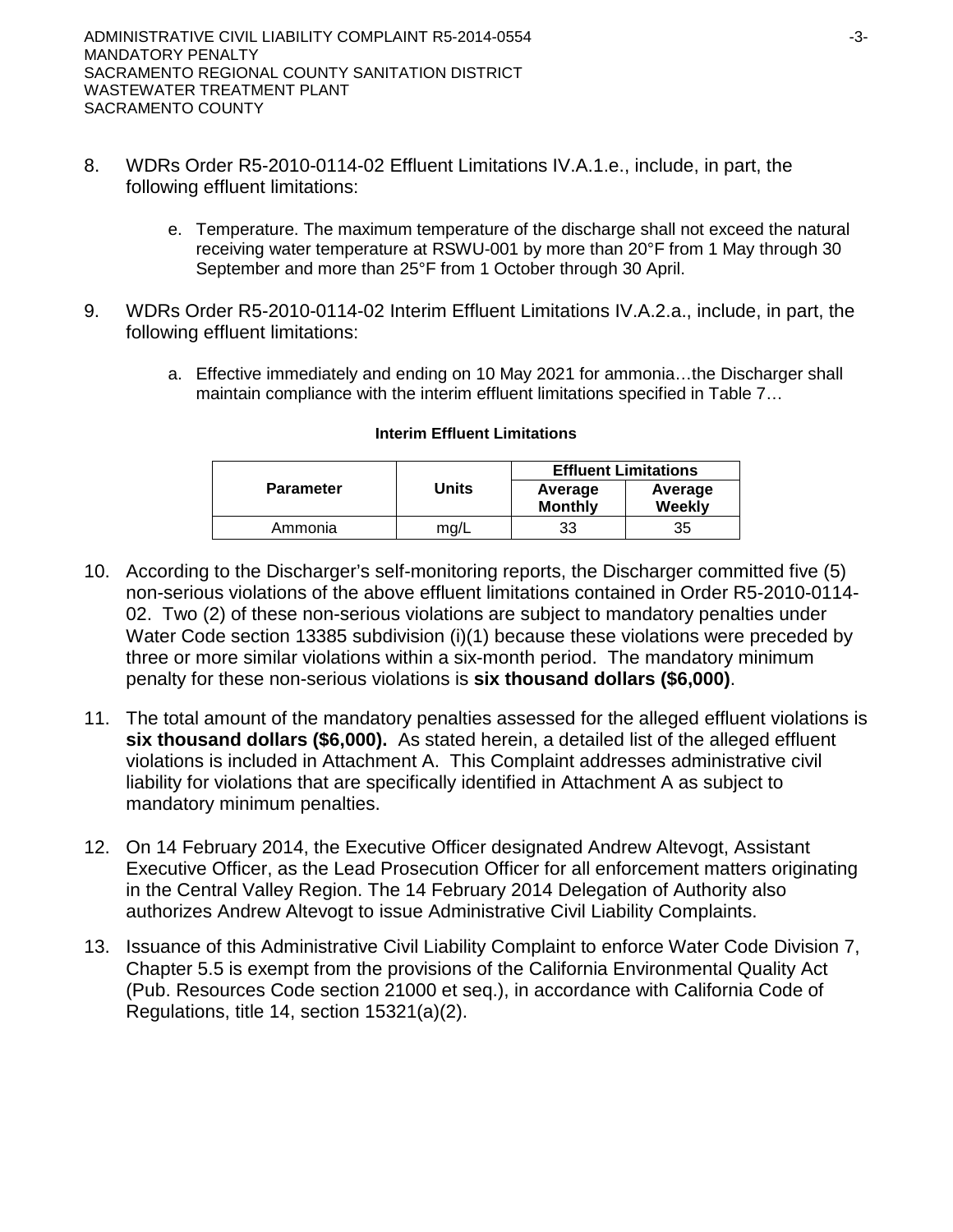# **SACRAMENTO REGIONAL COUNTY SANITATION DISTRICT IS HEREBY GIVEN NOTICE THAT:**

- 1. The Assistant Executive Officer of the Central Valley Water Board proposes that the Discharger be assessed an Administrative Civil Liability in the amount of **six thousand dollars (\$6,000)**.
- 2. A hearing on this matter will be held at the Central Valley Water Board meeting scheduled on **4/5 December 2014**, unless the Discharger does one of the following by **8 October 2014**:
	- a) Waives the hearing by completing the attached form (checking off the box next to Option 1) and returning it to the Central Valley Water Board. In addition, submits payment for the proposed civil liability of **six thousand dollars (\$6,000)** to the State Water Board, with a copy of the check to the Central Valley Water Board; or
	- b) Requests to engage in settlement discussions by checking the box next to Option 2 on the attached form, and returning it to the Board along with a letter describing the issues to be discussed. The Central Valley Water Board must agree to the postponement; or
	- c) Requests to delay the hearing by checking off the box next to Option 3 on the attached form, and returning it to the Board along with a letter describing the proposed length of delay and the issues to be discussed. The Central Valley Water Board must agree to the postponement.
- 3. If a hearing on this matter is held, the Central Valley Water Board will consider whether to affirm, reject, or modify the proposed Administrative Civil Liability, or whether to refer the matter to the Attorney General for recovery of judicial civil liability.
- 4. If this matter proceeds to hearing, the Assistant Executive Officer reserves the right to amend the proposed amount of civil liability to conform to the evidence presented, including but not limited to, increasing the proposed amount to account for the costs of enforcement (including staff, legal and expert witness costs) incurred after the date of the issuance of this Complaint through completion of the hearing.

*Original signed by* ANDREW ALTEVOGT, Assistant Executive Officer

> 8 September 2014 DATE

Attachment A: Record of Violations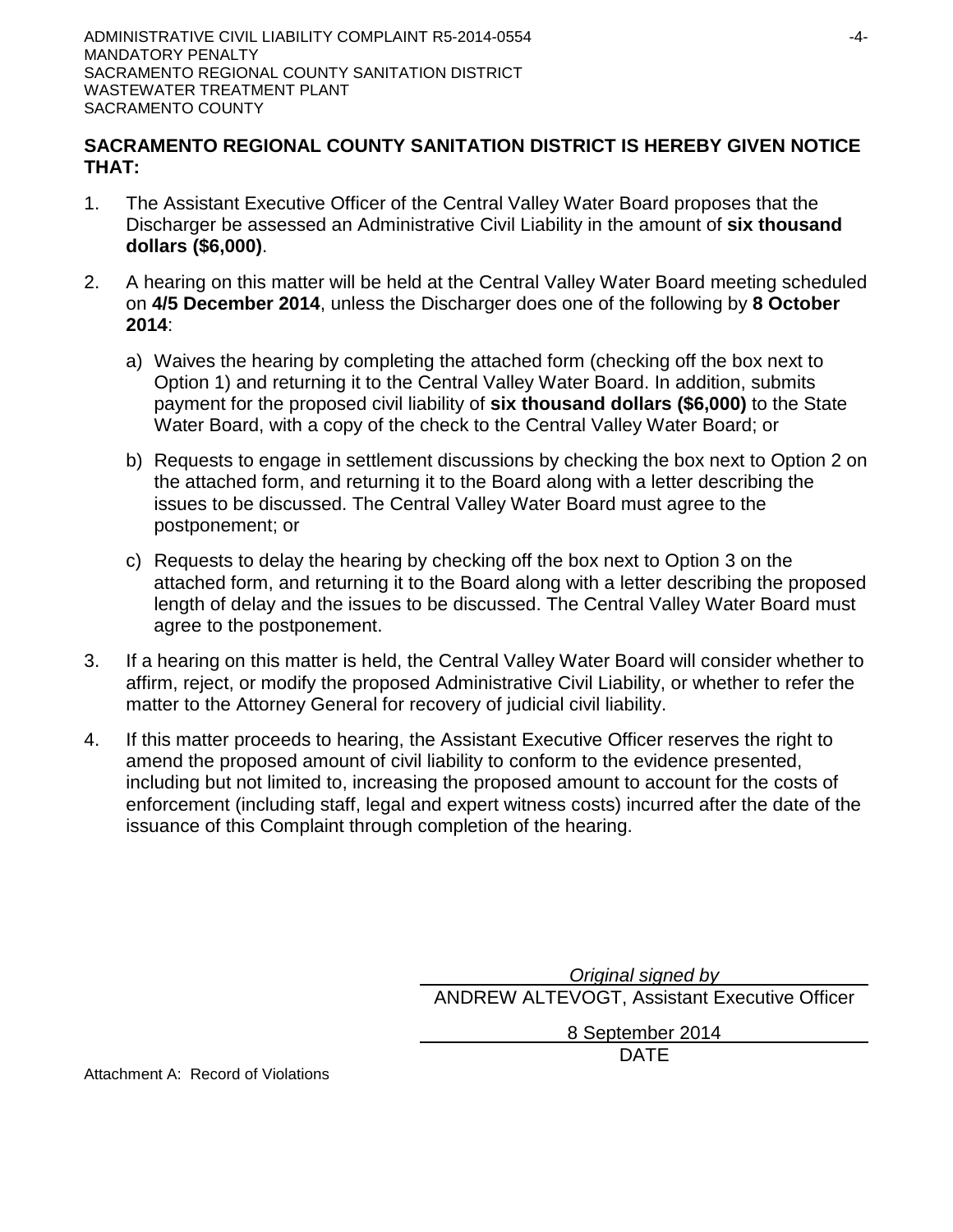#### **WAIVER FORM FOR ADMINISTRATIVE CIVIL LIABILITY COMPLAINT**

By signing this waiver, I affirm and acknowledge the following:

I am duly authorized to represent the Sacramento Regional County Sanitation District (hereafter Discharger) in connection with Administrative Civil Liability Complaint R5-2014-0554 (hereafter Complaint). I am informed that California Water Code section 13323, subdivision (b), states that, "a hearing before the regional board shall be conducted within 90 days after the party has been served. The person who has been issued a complaint may waive the right to a hearing."

#### **□** *(OPTION 1: Check here if the Discharger waives the hearing requirement and will pay in full.)*

- a. I hereby waive any right the Discharger may have to a hearing before the Central Valley Water Board.
- b. I certify that the Discharger will remit payment for the proposed civil liability in the full amount of **six thousand dollars (\$6,000)** by check that references "ACL Complaint R5-2014-0554" made payable to the *State Water Pollution Cleanup and Abatement Account*. Payment must be received by the State Water Resources Control Board, Accounting Office, Attn: ACL Payment at PO Box 1888, Sacramento, California, 95812-1888 by **8 October 2014**. The waiver and a copy of the check must be submitted to the Central Valley Water Board at 11020 Sun Center Drive #200, Rancho Cordova California, 95670 by **8 October 2014**.
- c. I understand the payment of the above amount constitutes a proposed settlement of the Complaint, and that any settlement will not become final until after a 30-day public notice and comment period. Should the Central Valley Water Board receive significant new information or comments during this comment period, the Central Valley Water Board's Executive Officer may withdraw the complaint, return payment, and issue a new complaint. I also understand that approval of the settlement will result in the Discharger having waived the right to contest the allegations in the Complaint and the imposition of civil liability.
- d. I understand that payment of the above amount is not a substitute for compliance with applicable laws and that continuing violations of the type alleged in the Complaint may subject the Discharger to further enforcement, including additional civil liability.

**□** *(OPTION 2: Check here if the Discharger waives the 90-day hearing requirement in order to engage in settlement discussions***.)** I hereby waive any right the Discharger may have to a hearing before the Central Valley Water Board within 90 days after service of the complaint, but I reserve the ability to request a hearing in the future. I certify that the Discharger will promptly engage the Central Valley Water Board Prosecution Team in settlement discussions to attempt to resolve the outstanding violation(s). By checking this box, the Discharger requests that the Central Valley Water Board delay the hearing so that the Discharger and the Prosecution Team can discuss settlement. It remains within the discretion of the Central Valley Water Board to agree to delay the hearing. Any proposed settlement is subject to the conditions described above under "Option 1."

**□** *(OPTION 3: Check here if the Discharger waives the 90-day hearing requirement in order to extend the hearing date and/or hearing deadlines. Attach a separate sheet with the amount of additional time requested and the rationale.)* I hereby waive any right the Discharger may have to a hearing before the Central Valley Water Board within 90 days after service of the complaint. By checking this box, the Discharger requests that the Central Valley Water Board delay the hearing and/or hearing deadlines so that the Discharger may have additional time to prepare for the hearing. It remains within the discretion of the Central Valley Water Board to approve the extension.

(Print Name and Title)

(Signature)

(Date)